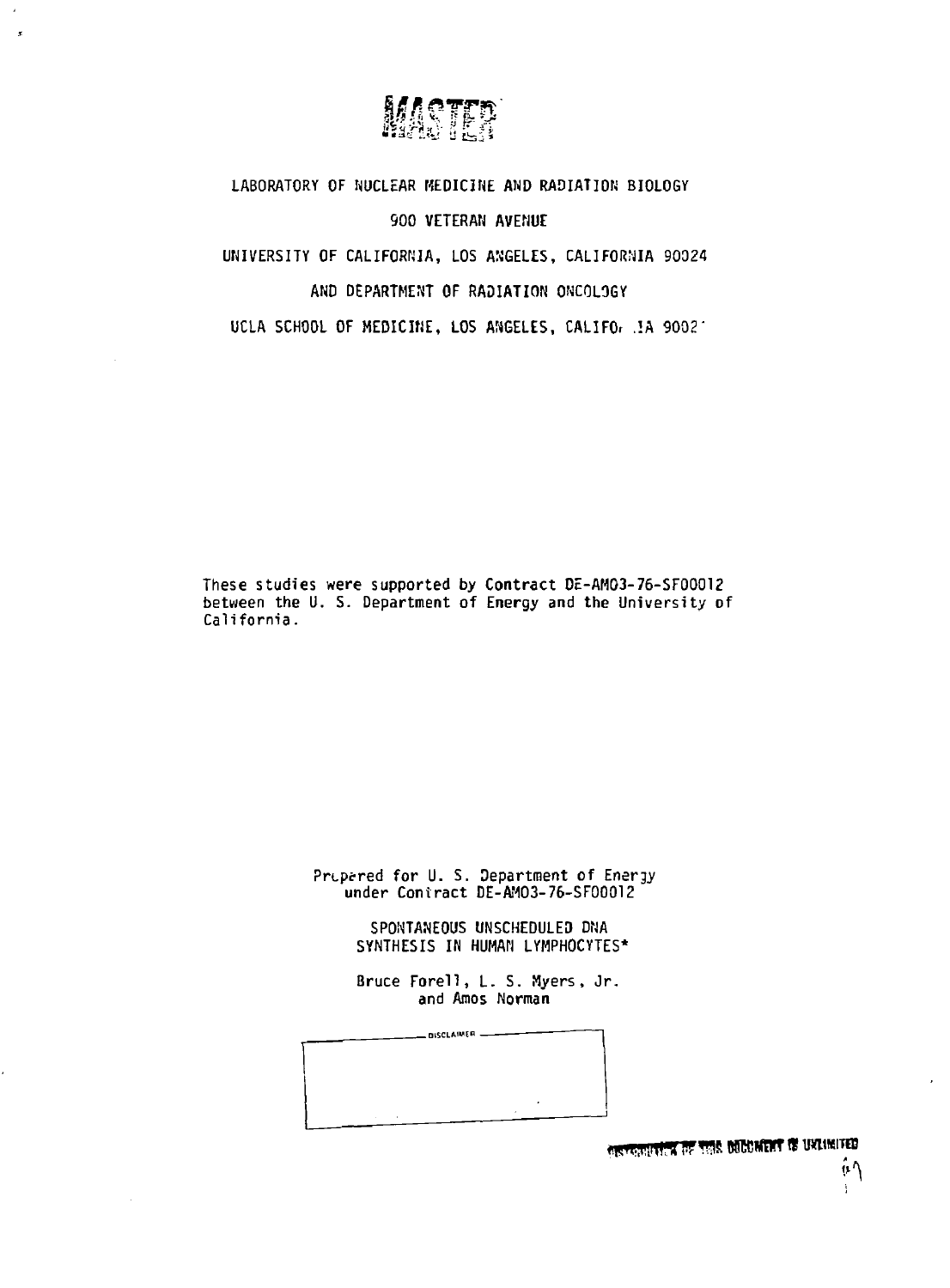SPONTANEOUS UNSCHEDULED DNA SYNTHESIS IN HUMAN LYMPHOCYTES\*

Bruce Forell, L. S. Myers, Jr. and Amos Norman

Department of Radiation Oncology and **Laboratory of Nuclear Medicine and Kadiation Biology University of California Los Angeles, California 90024** 

**Supported by the U.S. Department of Energy** 

**Copies Submitted (3)** 

**Manuscript Pages: 21** 

**Figures: 1** 

**Tables: 3** 

**-1-**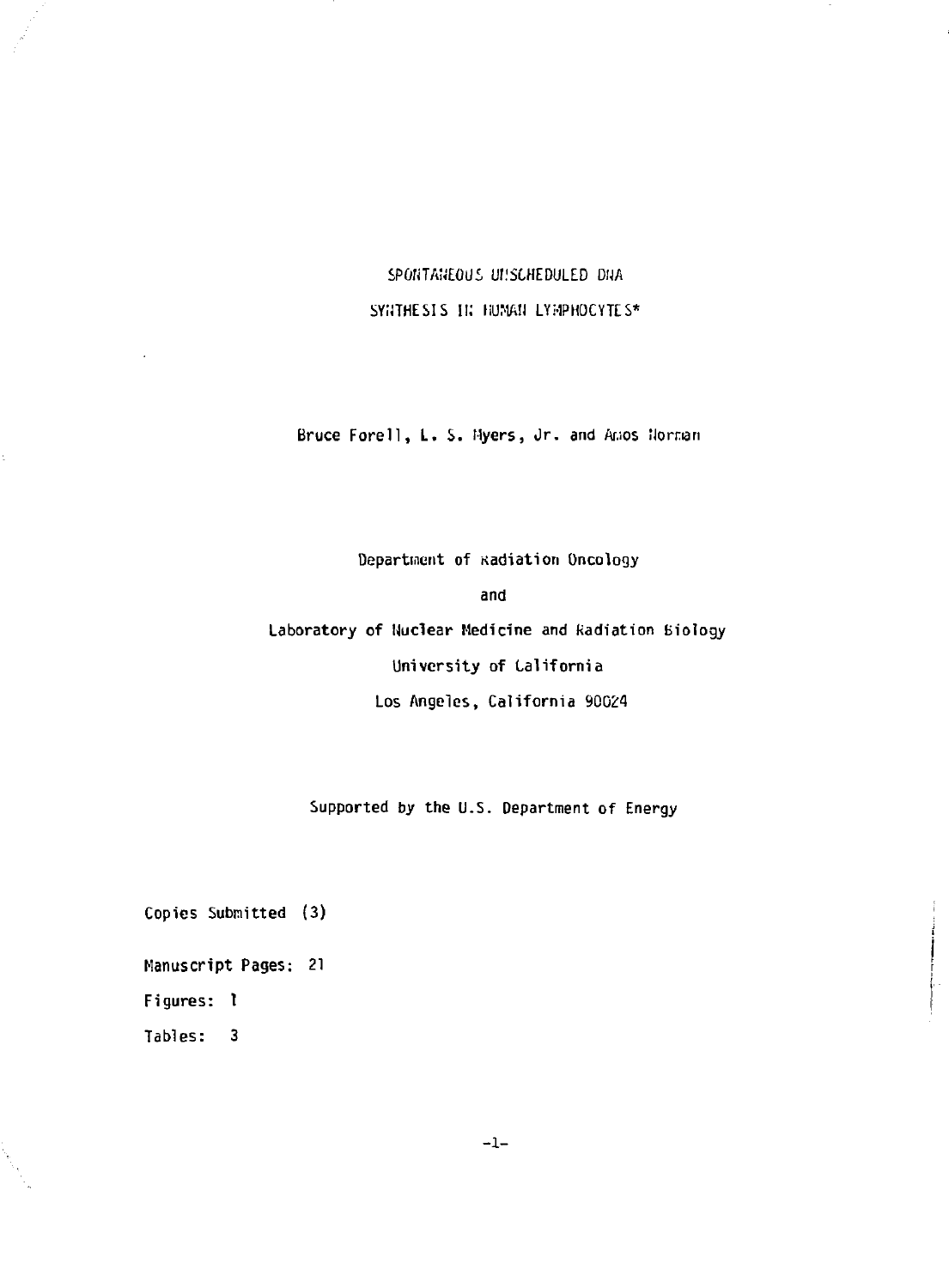## 5P0liTA!iE0US UOS IH HUMAN LYilPHOCYTES

Send Correspondence to :

Amos Norman Department of Radiological Sciences University of California Los Angeles, California 90024

 $\mathbf{d}$ 

 $\ddot{\phantom{0}}$ 

 $\epsilon$  $\bar{a}$ 

**!** 

.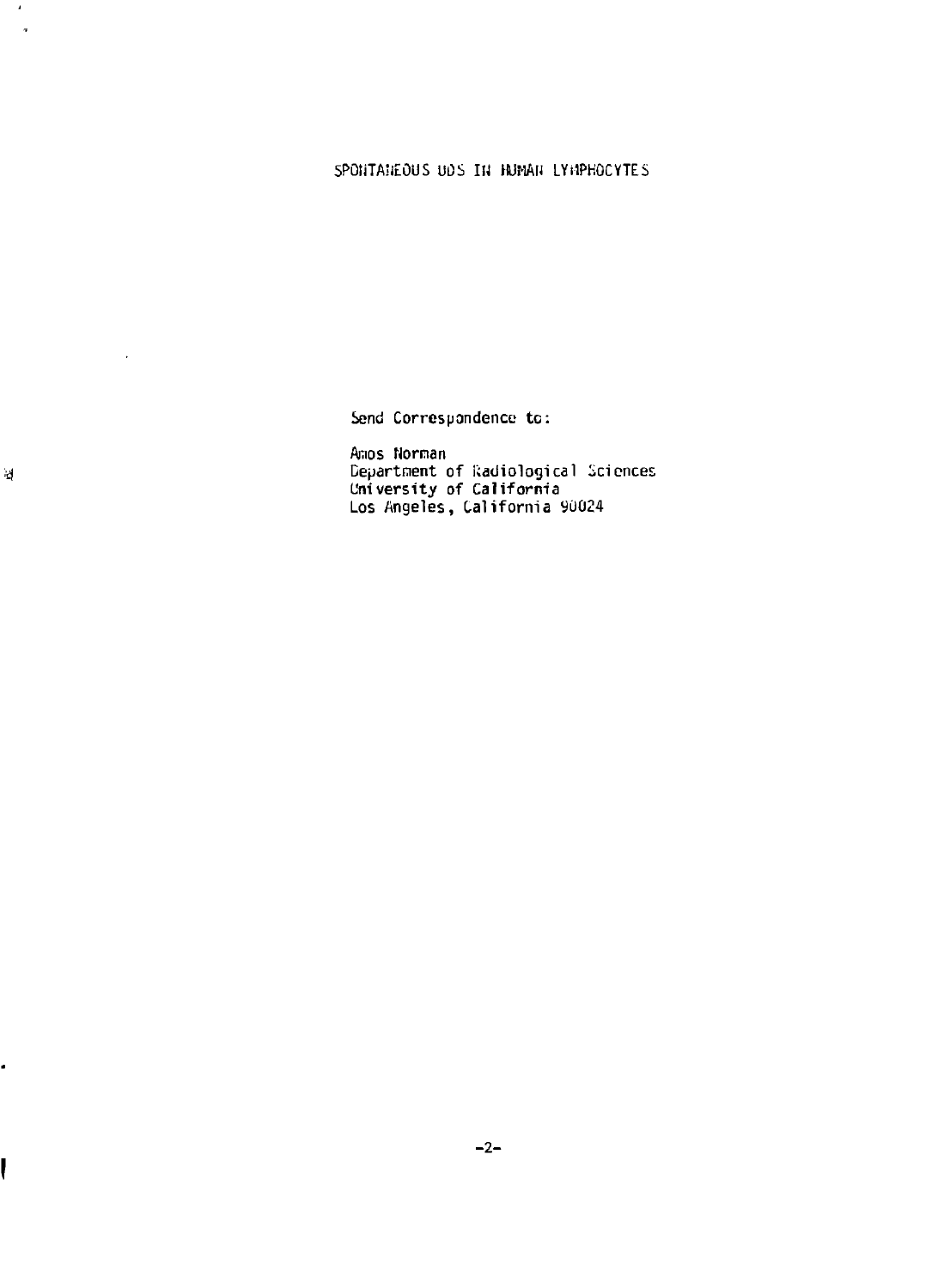#### **ABSTRACT**

**FORELL, BRUCE, MYERS, L.S., JR., and NORMAN, Amos. Spontaneous Unscheduled**  DNA Synthesis in Human Lymphocytes. Radiat. Res.

**We have estimated the rate of spontaneous unscheduled DNA synthesis in human lymphocytes from measurements of tritiated thymidine incorporation into double-stranded DHA (ds-DNA) during incubation of cells in vitro. The contribution of scheduled DNA synthesis to the observed incorporation was reduced by inhibiting replication with hydroxyurea and by separating freshly replicated single-stranded DNA (ss-DNA) from repaired ds-DNA by chromatography on benzolyated naphthoylated diethyl ami noethyl (BUD) cellulose columns. The residual contribution of scheduled DNA synthesis was estimated by observing effects on thymidine incorporation of a) increasing the rate of production of apurinic sites by increasing the temperature, and alternatively, b) increasing the number of cells in S-phase by incubation with phytohemagglutinin. Corrections based on estimates of endogenous pool size were also made. The rate of spontaneous unscheduled DNA synthesis is estimated to be 490 ± 120 thymidine molecules incorporated per cell per hour. These results compare favorably with estimates made from rates of depurination and depyrimidination of DNA, measured in molecular systens by other workers, if we assume thymidine is incorporated by a short patch mechanism which incorporates an average of four bases per lesion.** 

**Spontaneous UDS Lymphocytes Hydroxyurea BND- cellulose UDS - Spontaneous** 

**-3-**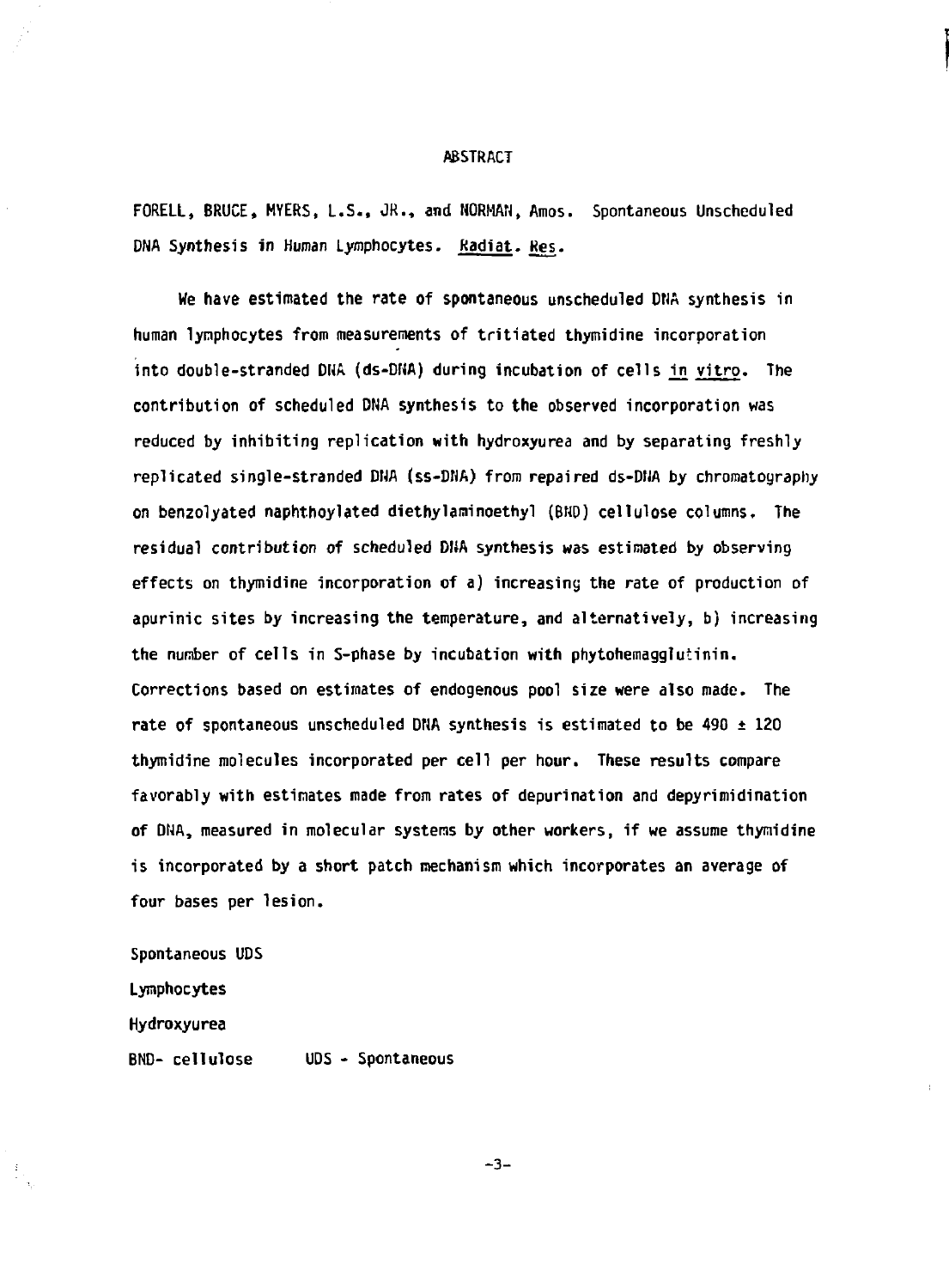#### INTRODUCTION

This paper addresses the idea tnat in vivo DNA is continuously damaged and repaired. In it, we report on an attempt to measure the extent of these reactions in human lymphocytes in vitro using measurements of thymidine incorporation by unscheduled D1JA synthesis (UDi) as *an* index. Deteruination of this quantity is complicated by incorporation due to scheduled DNA synthesis (SDS). Attempts were made to reduce the contribution of SDS to our measurements by (a) using human peripheral blood lymphocytes (HPBL), which have only a small proportion of S-phase cells in the population (5) and (b) using hydroxyurea  $(HU)$  to suppress  $SDS$ . We also use  $Diff-cellulose$  to separate ds- $Diff-Gen$  Df $IA$ containing single-stranded regions to further reduce SDS contribution to our <code>UDS</code> measurements. Nevertheless, there may be some contribution of  $\mathfrak{D}$ s to the rate of thymidine uptake ('JR). We have varied the ratio of SDS to UDS to estimate contributions of SDS to UR by (a) increasing the incubation temperature to 42°C, which increases UDS significantly while only slightly perturbing  $SDS(9)$  and (b) by stimulating the cells to proliferate, which increases the proportion of cells in SDS in the population. Our results suggest that the rate of spontaneous UDS is  $490 \pm 120$  thymidine molecules incorporated per cell per hour at  $37^{\circ}$ C. If we assume the incorporation is due to a short patch repair mechanism (an average of 4 bases incorporated per lesion), then tnese results compare favorably with the results of Lindahl and Hyberg (I) and Lindahl and Karlstrom *(2)* for rates of depurinization and depyrinidinzation of extracted E, coli DNA in solution. A brief mention of our work has been published (3).

#### MATERIALS AND METHODS

## A. Lymphocyte Isolation

Lymphocytes and monocytes were obtained from freshly i, awn heparinized human blood from normal donors or from chronic lymphocytic leukemia (CLL)

-A-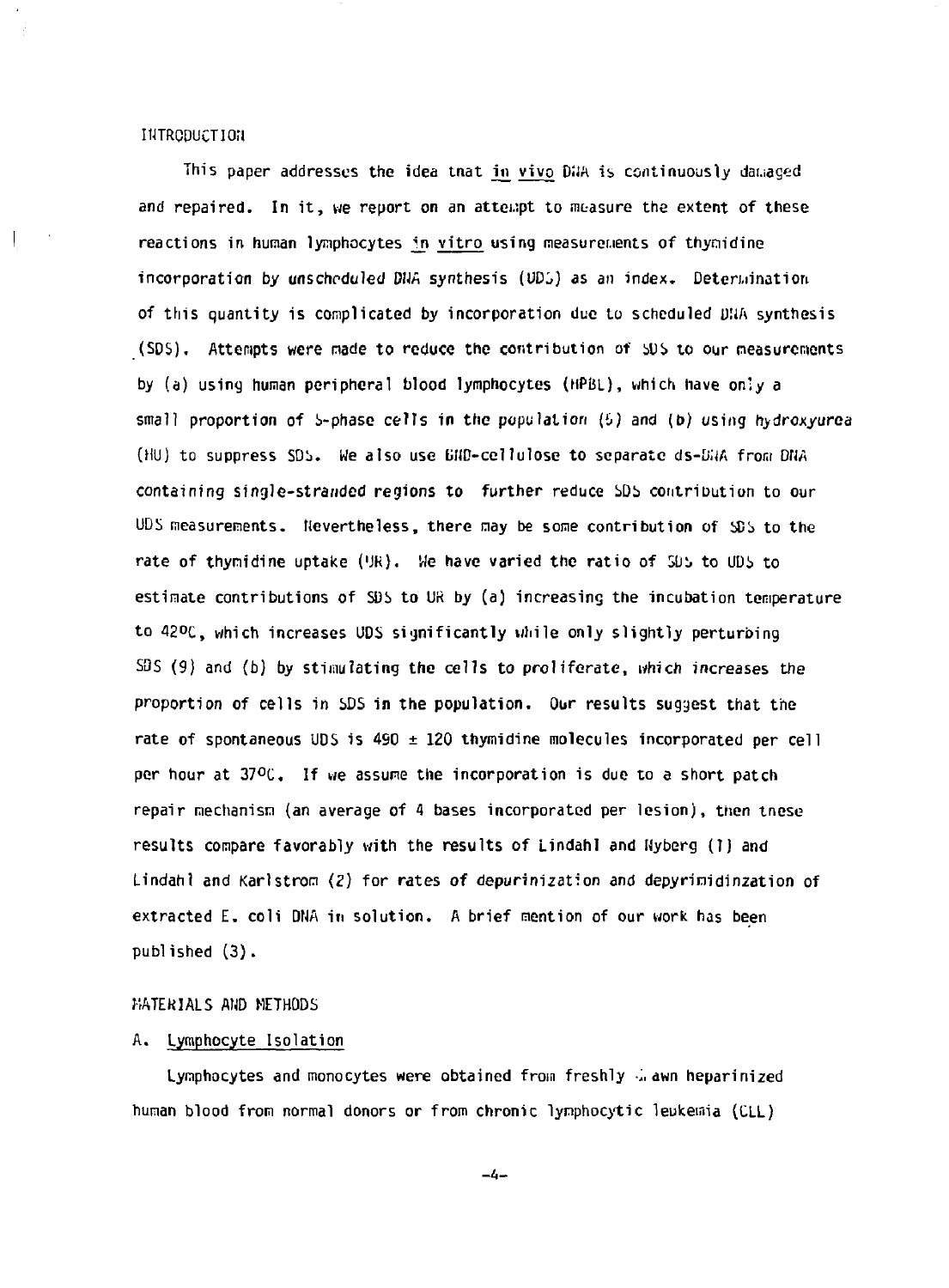patients undergoing leukophoresis. Lymphocytes and monocytes were isolated by a ficoll-hypaque separation procedure (4). Cells were washed twice with NaCl-EDTA (0.8% NaCl and 0.05% EDTA) and resuspended in KPM1 1640 with HEPES buffer and 10% fetal calf serum (media; both from Grand Island Biological Company, New York) with or without HU (Sigma Chemical Company, St. Louis).

# B. Cell Culture and Viability Testing

Cells  $(10^2)$  were cultured by suspension in 100 ml of media containing 0.45 mg/ml streptomycin sulfate, 450 units/ml potassium salt of Penicillin G (both from Pfizer Labs., Hew York) and Phytohemagglutinin (PHA; 0.8 ml of stock solution in 1C0 ml media, Burroughs Wellcome Co., .iorth Carolina). They were incubated at a concentration of  $10^6$  cells/ml at 37°C for 48, 72, or 80 hours in Falcon Tissue Flasks (VWR Scientific, Inc., Los Angeles, Ca.). They were then concentrated by centrifuging for 10 minutes at 730 g and resuspended in media without PHA.

Viability of cells was determined by Trypan Blue (Grand Island Biological Company, Hew York) dye exclusion.

## C. DMA Synthesis

DNA synthesis was measured at a cell concentration of 5 X 10º cells/ml. Cells were preincubated in media containing 10 nil Hu at 37°C for 30 minutes with constant motion in a water bath. (Methyl-3H) Thymidine  $(3HTHK; 49.8,$ 55.2, or 50.0 Ci/mM, Hew England Nuclear, Mass.) was then added to give an activity of 10  $\mu$ Ci/ml and the incubation was continued for various times at  $37^{\circ}$ C. Synthesis was terminated by adding an equal volume of media at  $4^{\circ}$ C containing 60  $\mu$ g/ml Thymidine (TdR) to the samples and centrifuging for 10 minutes at 730 g.

#### D. Irradiation of Cells

Cells were prepared for irradiation by incubation in media with or without HU for 30 minutes. PHTdR was added to the cell suspension

 $-5 -$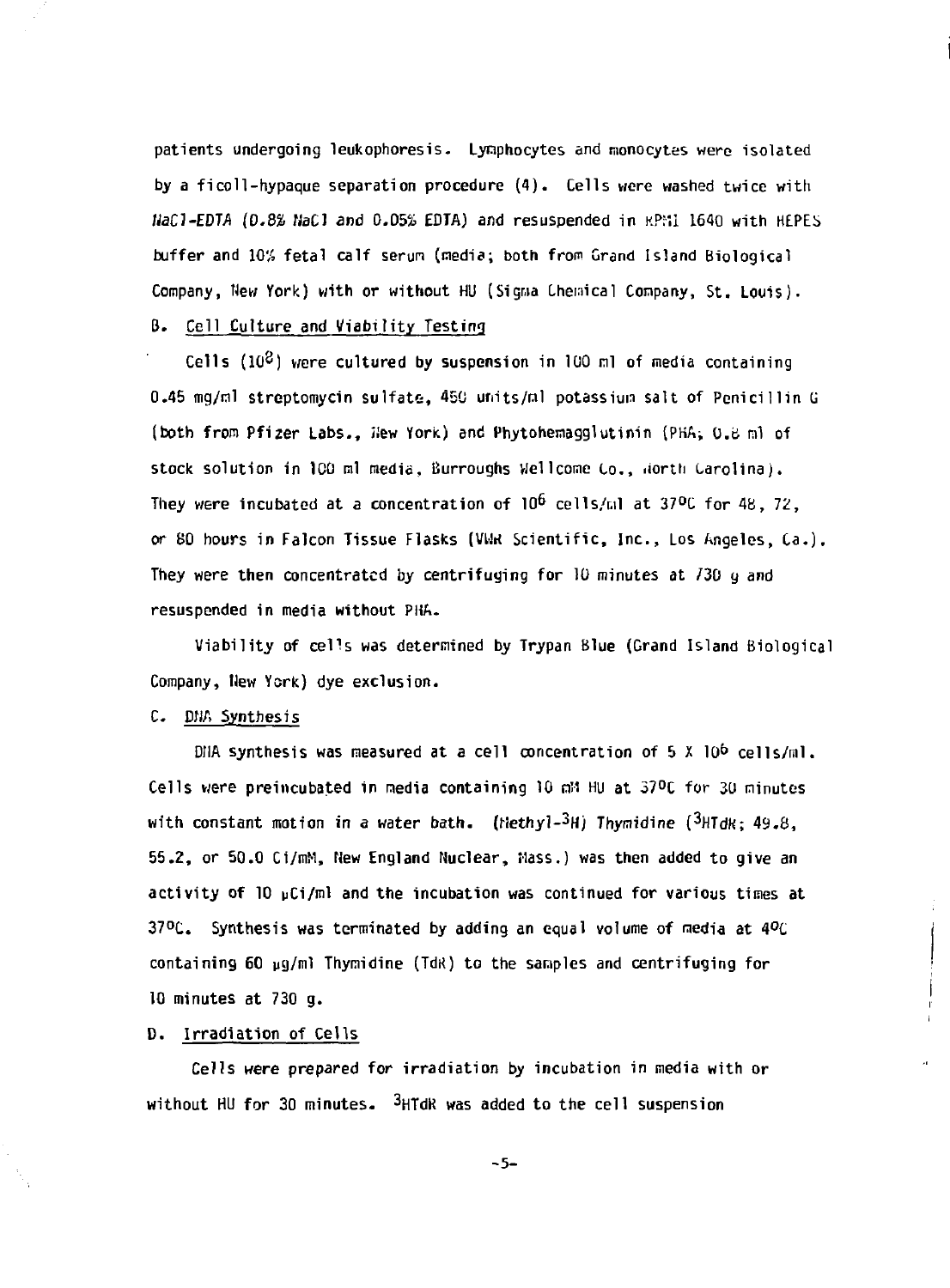**resulting in an activity of 10 pCi/ml and the suspension was irradiated by a <sup>60</sup> C o source at a dose rate of 50 rads/minute for various times. The cells were then incubated at 37°C for 1 hour and synthesis was terminated as mentioned previously.** 

## **E. BND-Cellulose Chromatography**

**The separation of DNA from cell lysates, and ds-DNA** *from* **ss-DNA, was accomplished using BNu-cellulose column chromatography. Cells were (a) lysed with** *0.2%* **sodium dodecyl sulfate and 3 cycles of rapid freezing and thawing, (b) RNA was digested with 0.05 ml of 1 mg/ml Pancreatic Ribonuclease and 0.02 ml of 25C0 units/ml Kibonuclease Tj (both from Calbiochem, La Jolla, Ca) at 37°C for 1 hour, and (c) protein was digested by incubation with 0.15 ml of 10 mg/ml Pronase (Calbiochen, La Jolla, Ca) for** *Z* **hours more. The lysates**  were cooled to 4ºC and the DNA was sheared by passing the samples through a **20 gauge needle 5 times (5). The sanples were made 0.3 M in NaCl by addition of 0.4 M buffer (400 mM NaCl, O.l nM EDTA, 10 mN Tris HC1; pH 7.5).** 

**Procedures of Scudiero, et** *at.* **(6) were followed for preparing and using BNu-cellulose columns.** 

**The concentration of DNA was calculated from measurements of optical absorbance taking the value of the molar extinction coefficient per phosphate as 6000 liters per mole-cm. Tritium was assayed by liquid scintillation counting; a 3 ml aliquot was added to 15 ml of Phase Combining Scintillant (both from Amersham/Searle, Arlington Heights, Illinois) in LSC vials, shaken, dark adapted for 8 hours and counted. The activity was converted to number of TdR molecules incorporated per pg DMA per hour.** 

## **F. Estimation of Thymine Precursor Pool Size**

**It was necessary to estimate the thymine precursor pool size to correct for dilution of exogenous ^HTdR incorporation by normal routes of thymine** 

-6-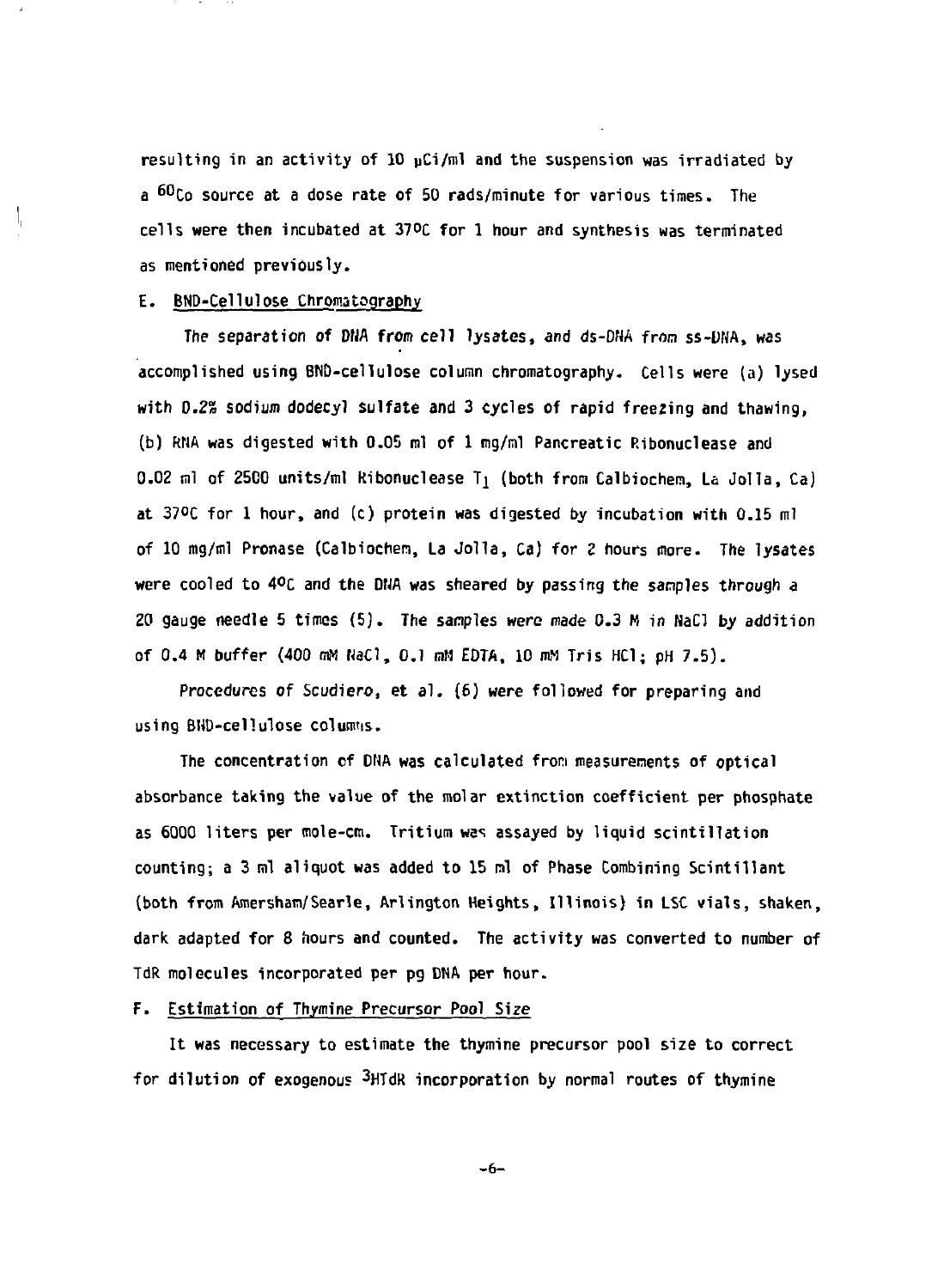**incorporation.** The "effective" pool size was estimated by measuring  ${}^{3}H$ Td<sub>K</sub> uptake in the presence of different exogenous Idk concentrations (6.7).

**RESULTS AND DISCUSSION** 

#### **A. Estimation of Effective Thymine Precursor Pool Size**

**While TdK is not directly involved in the nor :al sequence of reactions leading to thymine incorporation in WA , other pathways in the cell compete with 3nTdK incorporation, l/e have estimated the contribution of these pathways as giving an "effective" pool size equivalent to 0.42 uM TdK. This**  estimate compares well with previous estimates using the same (6) and different **(8) nethods.** 

| Conner and Norman (8) | $0.35$ uni |
|-----------------------|------------|
| Scudiero, et al. (6)  | $H_1$ 32.0 |
| This work             | Ս.42 ամ    |

**If we assume these values are from a normally distributed population, the**  average and standard deviation are  $0.38 \pm 0.04$   $\mu$ M. In analyzing results given **below wr have used this value as our estinate of effective pool size. We have**  worked with  $3HTdR$  at a concentration of approximately  $0.19 \pm 0.01$   $\mu$ M. Thus, **for each labeled thymidine incorporated, approximately two competing thymines are incorporated. Our observed values of incorporation of ^HTdh have been multiplied by a factor of 3.00 ± 0.26 to correct for dilution of label by endogenous pools.** 

## **B. Excision-Repair Patch Size Induced by Ionizing Kadiation**

**we have accepted as an estimate of patch size, measurements reported previously (9-13) for the number of nucleotides inserted per lesion by ionizing radiation. He have re-interpreted the work of Spiegler and Norman (9,10) and now estimate that the data are consistent with 2-6 bases incorporated per** 

 $\overline{B}$ 

**-7-**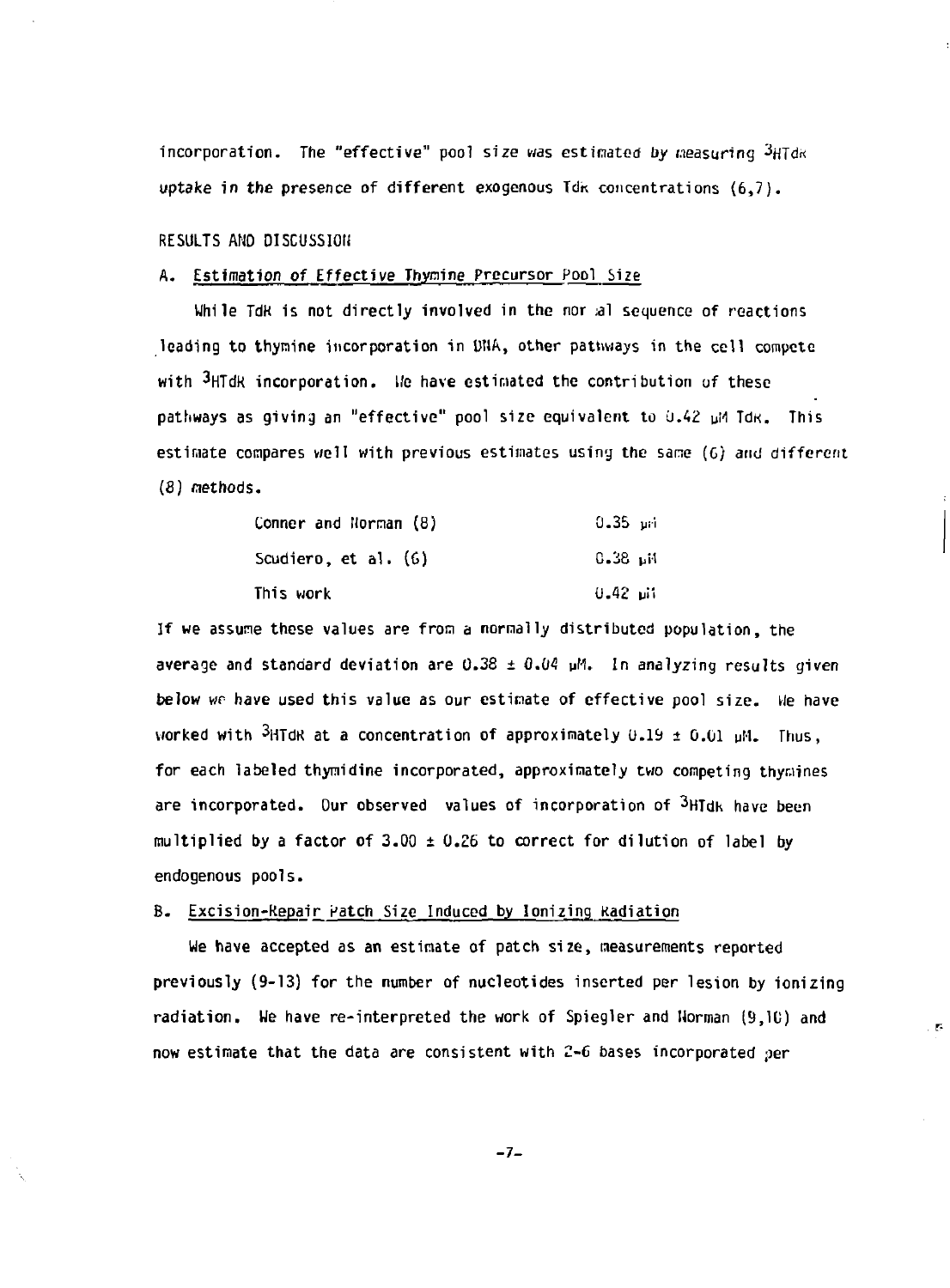**lesion. Other estimates include 3 bases/lesion by Painter and Voung (11) and 3-4 bases/lesion by Regan and Setlow (12,13). Different methods were used for these estimates but the results agree well and suggest an average patch size of approximately 4 bases per lesion with an uncertainty of about 1 base per lesion.** 

#### **C. Upper limit of Spontfeous UPS**

Ŧ

**Table 1 shows the thymidine uptake per pg DNA in ss-DNA, ds-DNA and**  total DNA when cells were incubated with <sup>3</sup>HTdR and 10 mM HU for 1.2 or 4 **hours. BND-cellulose was used to remove non-incorporated <sup>3</sup>HTdft from all samples and the DNA was eluted at one time (total DHA) or fractions of DNA were sequentially eluted (ds-OHA or ss-DNAj. Corrections were not made for possible SDS contributions to ds-DNA measurements. These ds-DNA measurements (Table 1) allow us to estimate 1098 ±215 T/C/H due to spontaneous UDS (Table 3-1). Prior to these experiments we had confirmed that 10 mM HU resulted in maximum reduction in SDS for lymphocytes.** 

**Spontaneous ODS could be the result of continuous background level insults suffered and repaired by the cells, damage induced while handling the cell prior to incubation with 3nTdR, or decay of tritium continuously damaging the DNA during the incubation with the cells that is being repaired over the time span we are investigating. If the measured UDS was a result of induced damage prior to incubation with 3nTdK, the initial rate of UDS would decrease and level off after 1 hour (10). Table 1 indicates that incorporation of thymidine is relatively linear over the time span investigated, suggesting that measured UDS is due to continuous damage and repair. This linearity of incorporation as a function of time could be explained either by a lesion limited or enzyme limited repair system. If enzymes are limiting, then increased rate of repair should not occur with increased number of lesions.** 

- 8-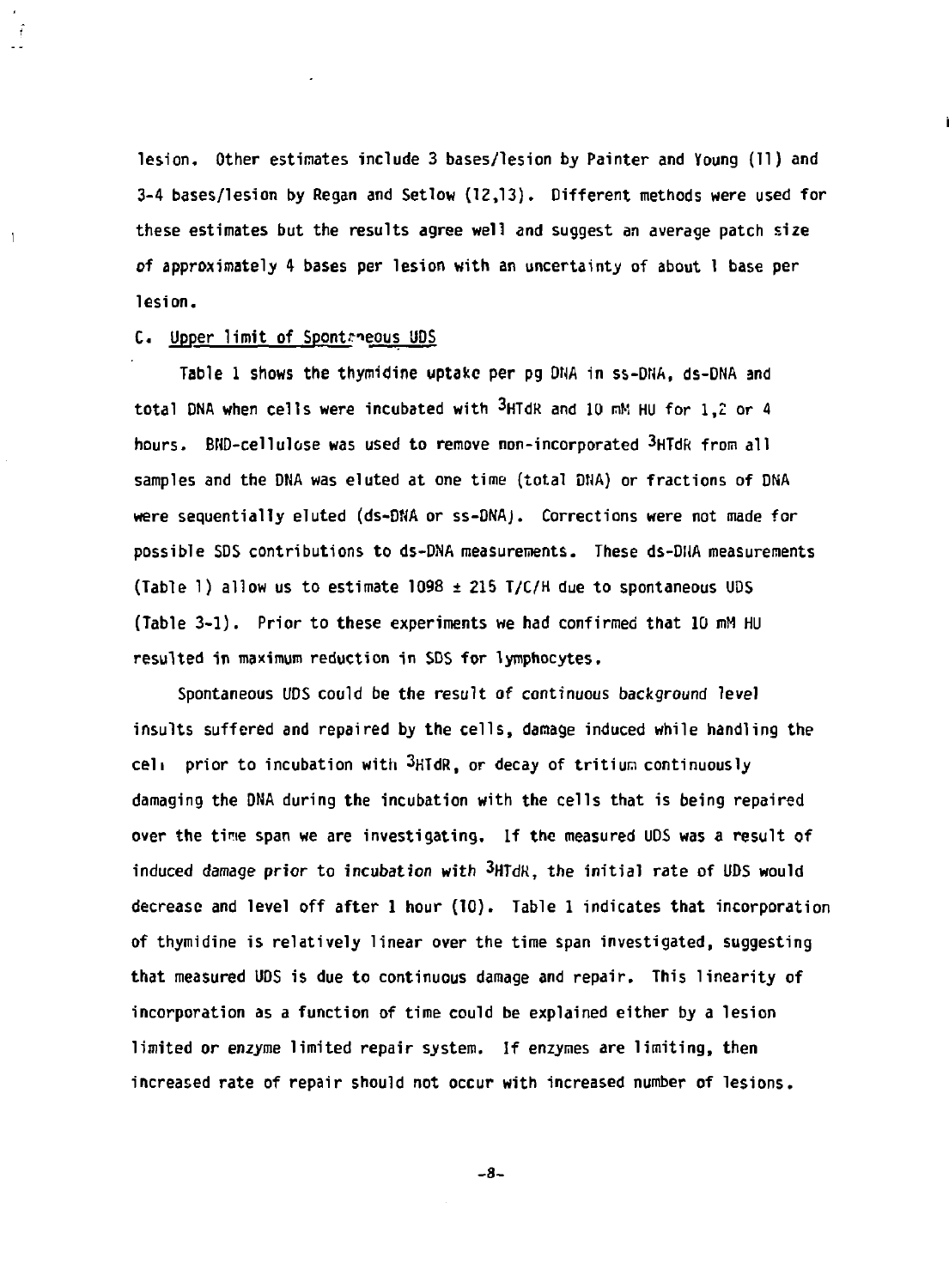Figure 1 shows the resultant Tdk incorporation per pg DNA as a function of dose of  $60$ Co gamma rays (Curve B). The increased rate of incorporation observed with increased damage suggests the lesions are rate limiting if the repair enzymes and patch sizes for AP-sites and  $^{60}$ Co induced damage are the same. The decay of tritium continuously damaging the DNA during the incubation of cells with <sup>3</sup>HTdR was considered but our calculations indicate less than  $1$  rad per hour was deposited in the media by decay of tritium for  $\,$ Our conditions (10 uCi/o? 3HTdK; 4&.S - 5i. 2 Li/r.iM). Ujordjevic, et *al.*  (7), calculated the dose delivered in a 2 hour incubation to ue less than 1 rad for their conditions [10 yCi/tal 3THdi<; 15.9 Ci/«'•")• This small anourit of damage can not explain the amount of incorporation ooserved in Table 1. D. Expected Spontaneous UPS Due to AP sites

An estimation of spontaneous UDS can be made using the rate constants calculated by other investigators for production of AP-sites in DNA in aqueous solutions at  $37^{\circ}$ C and pH 7.4 (1,2). If we assume (a) 6 pg DNA per lymphocyte, (b) the rate of production of AP-sites equals the rate of repair of these lesions at pH 7.4 and  $37^{\circ}$ C, and (c) each AP site is repaired by the short patch excision repair mechanism, then we calculate 490 T/C/H due to spontaneous UDS (Table 3-2).

## E. Estimation of Spontaneous UDS by Varying Temperatues

Ue investigated Uk in ds-DMA as a function of temperature. The effect of increasing the incubation temperature from 37°C to 42°C results in reducing SDS to approximately *W>%* the rate of 37°C (14). The rate of production of AP sites by hydrolysis in neutral solution is temperature dependent  $(1,2)$ , and the effect of increasing the temperature from 37°C to  $42^{\circ}$ C has been calculated (Table 2-a). The rate of UDS induced by ionizing radiation is relatively constant between  $37^{\circ}$ C and  $42^{\circ}$ C (14). Experiments

**- 9 -**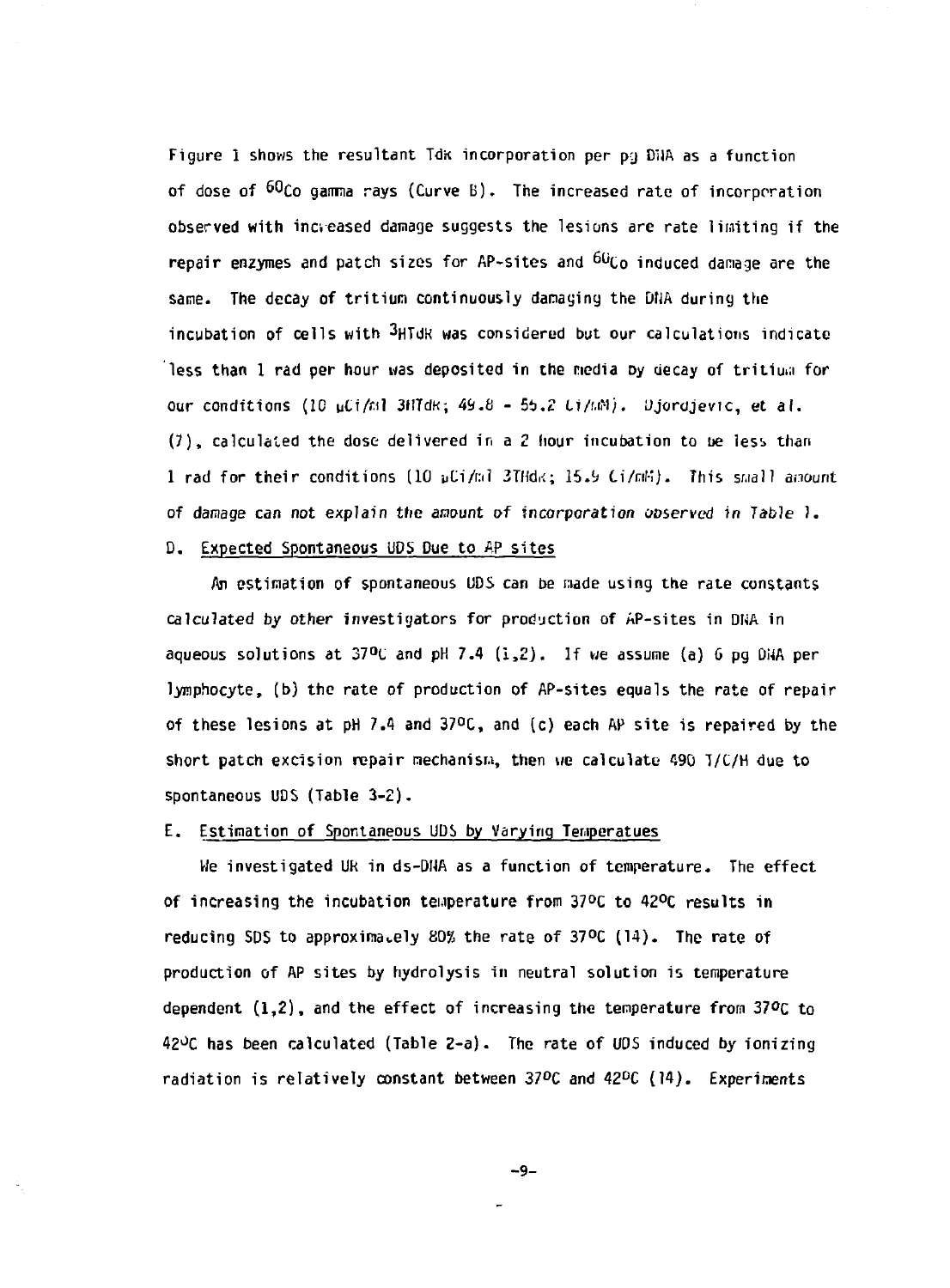performed at different temperatures vary the ratio of UDS to SDS in ds-DHA and allow estimates of UDS and SDS contributions to ds-DNA. Table 2 shows the expected effect of temperature upon (a) the rate of AP lesions induced, (b) rate of SDS, and (c) our measurements of UK. If we assume (a) the repair rate equals the lesion preduction rate, (b) the rate of SDS at  $42^{\circ}$ C is reduced to 80% the rate of 37ºC (14), (c) the reports of constant UDS rates when induced by ionizing radiation for these two temperatures  $(14)$ ,  $(d)$  there is not a temperature dependent increase in patch size, and (e) there is not a decrease in thymine precursor pool size due to increased temperature, we obtain an estimate of UDS at 37°C for these data of 430  $\pm$  100 T/C/H (Table 3-3).

# F. Estimation of Spontaneous UDS by Varying SDS Contribution to Uk in ds-DNA

He investigated UR as a function of proportion of S->nase cells in the cell population. Incubation of HPBL with the mitogen PHA results in a variation in the proportion of S-phase cells in the cell population compared to non-stimulated cells. To quantitate the amount of SCS + UDS in either nonstimulated or PHA-stimulated cells, the total DHA (ds-DNA + ss-DNA) was eluted from BND-cellulose and the incorporation of <sup>3</sup>HTdR into the DNA measured. The ratio of these measurements results in a rough estimate of the amount of increased SDS in PHA-stimulated samples relative to SDS in non-stimulated cell populations. From replicate samples, we eluted only the ds-DNA loaded onto BHD-cellulose, and measured the UR. The assumptions tha\* (a) in the PIIAstimulated population the total spontaneous UDS over 1 he r is the same as spontaneous UDS in non-stinulated cells and (b) the amount of SDS in the population is reflected by the incorporation of  $3HJdK$  into ss-DNA, allows us to estimate the UDS in these cell populations from our measurements (appendix). These calculations suggest  $90 \pm 11$  TdR incorporated per pg DNA per hour or 540  $\pm$  70 T/C/H due to spontaneous UDS (Table 3-4).

**-10 -**

**I**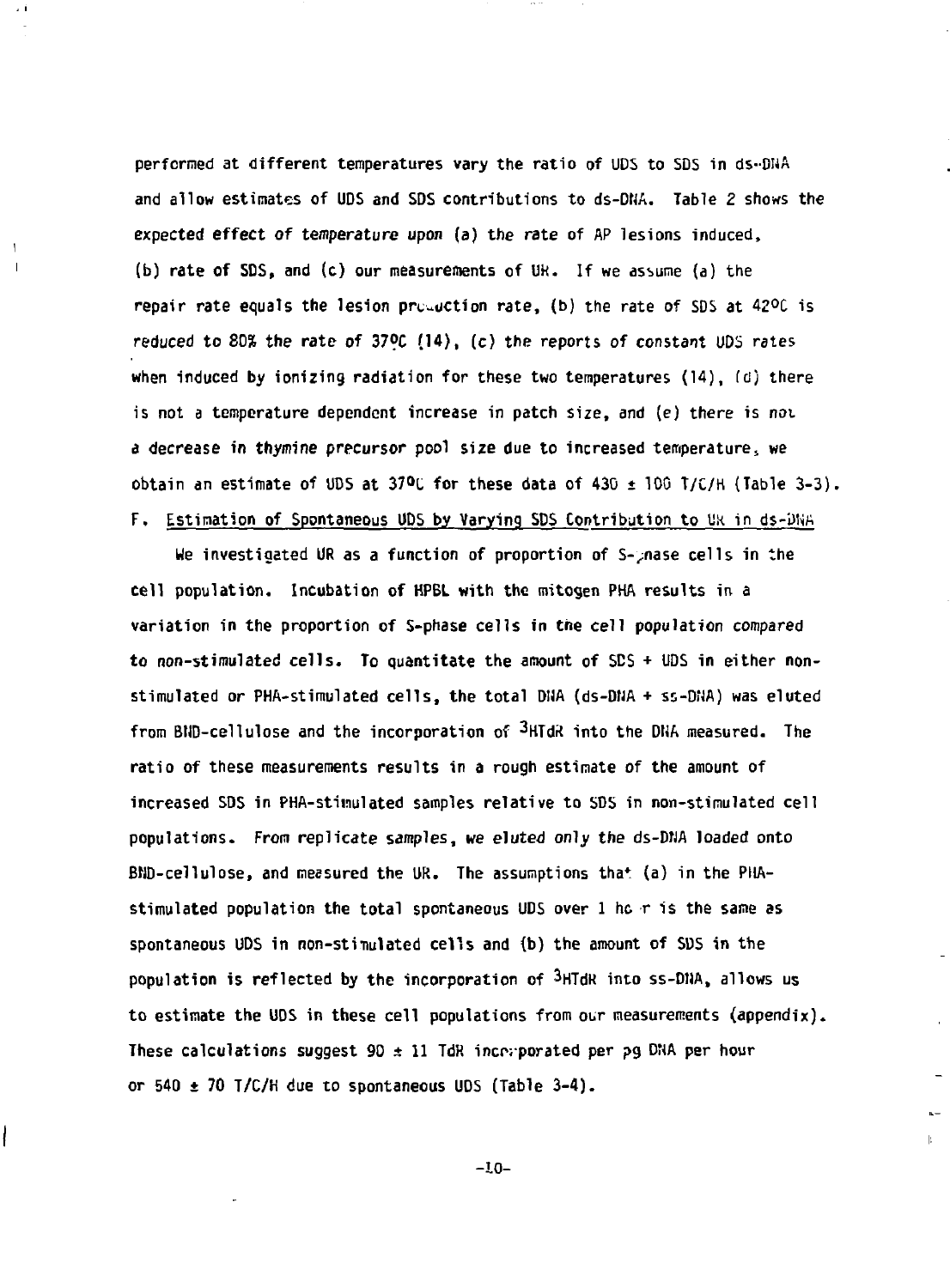The results of Scudiero, et al.  $(5)$ , with the human lymphoblastoid cell line RAJI, indicate approximately 27 tines as much Uk in KAJI controls as in HPBL or CLL controls. The difference in induced UK between these cell types was suggested to be a function of the capacity of the KAJI ceils for normal DHA synthesis. The rate of induced UDS may be a function of the concentration of similar enzymes used in SDS and UDS but the rate of spontaneous UDS in the controls should be constant due to it being lesion limited. Their controls and our assay measure non-induced incorporation which night be a result of either SDS incorporation or spontaneous UDS. A difference in uptake ratedue to repair of spontaneous AP-sites is not expected because spontaneous damage should be dependent only on the quantity of DNA per cell which should be relatively constant for these types of lymphocytes. On the other hand, if the ratio of S-phase cells in the RAJI population to S-phase cells in CLL or HPBL population were 27:1, then the UR measurements of ds-DNA might reflect SDS incorporation only. We deternined the contribution of SDS to our spontaneous IIR measurements in ds-DNA by varying the number of cells in S-phase and measuring the effect on spontaneous thymidine incorporation in ds-DNA (appendix). Our results suggest significant contributions to background UR in ds-DHA due to S-phase incorporation of 3HTdK and this might explain the differences observed between the human lymphoblastoid cell line RAJI and HPBL or CLL (15).

#### 6. Best Estimate for Spontaneous UDS

We averaged the two estimates for spontaneous UDS where SDS contributions have been corrected for (Table 3-3 and 3-4) and obtained an average estimate of 490  $\pm$  120 T/C/H (Table 3-5). This estimate is surprisingly close to that based on the experiments of Lindahl, et al.  $(1,2)$  on the hydrolysis of DNA in neutral solution (Table 3-2). This suggests that the complex chromatin

**-11 -**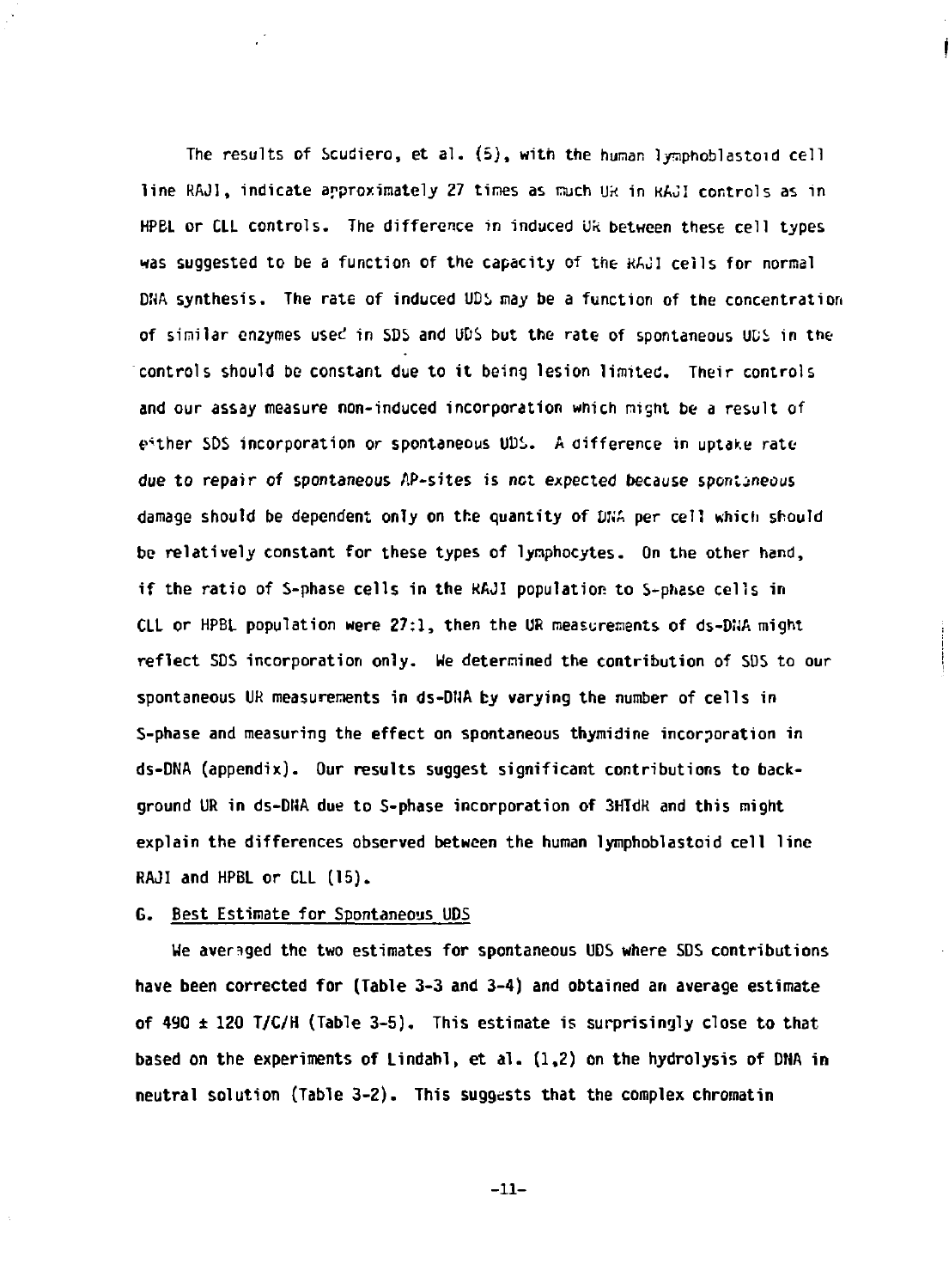**structure and nuclear environment in which the DNA is embedded does not on the average change the rate of hydrolysis from that observed in neutral solution at the same temperature. The estimate of Tdk pool size contributes significantly to these two estimates of UDS but is not involved in the estimate of UDS calculated from the rate of fiP sites (Table 3-2). This suggests the calculation of TdK pool size is correct.** 

 $\frac{1}{2}$ 

 $\frac{1}{2}$ 

۱

**The doubling dose, the dose which yields twice the spontaneous Uk pe**hour, can be estimated from Figure 1. We see that the calculated or measured **doubling dose is a function of both slope and Y-intercept (zero-dose UN value). The UK per rad is about the same for data generated by Speiglcr and Norman (9; Curve A) and our results (Curve B) . The estimated doubling dose for Spiegler and Norman's data is approximately 540 rads. Our data, not**  corrected for SDS contributions to UR, is 140 rads. One explanation for **this difference is the contribution of SDS to** *\)H* **is different. We have two independent estimates that suggest 60S of the UR in our experiments is due to spontaneous UDS. We generate Curve C by correcting Curve B for SOS contributions by subtracting 4QX of our zero-dose measurement from £ll the values of Curve B. The doubling dose for this corrected data is approximately**  90 rads. This is a value similar to the D<sub>o</sub> found for many mammalian cells **experimentally.** 

**-12-**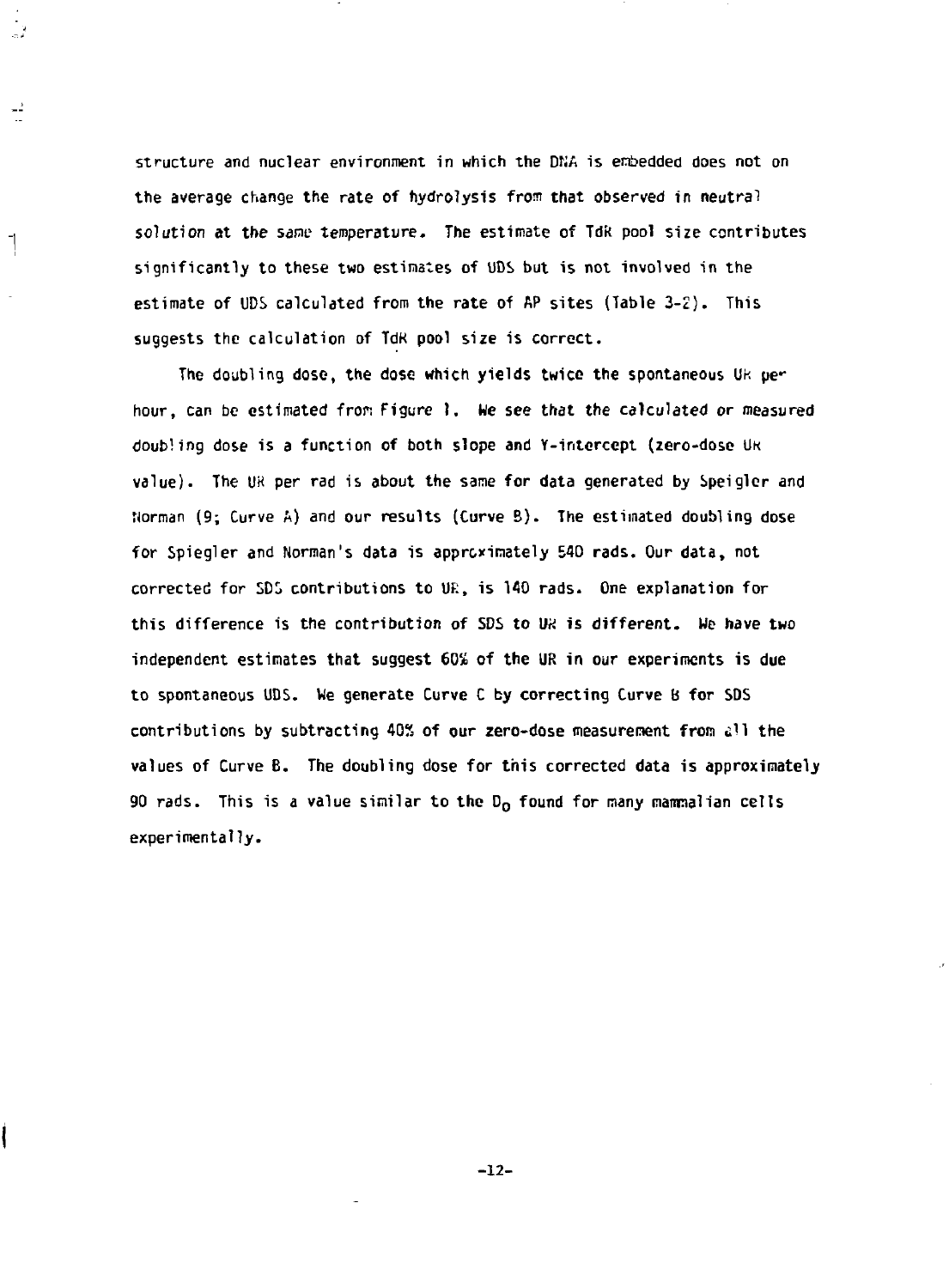TaDle 1

# Newly Inserted Thymidines Incorporated Per pg DNA for Non-Fractionated and BfiU-Cellulose fractionated *UU,'-.* Versus Tine

| ٠<br>$3H$ Tdk<br>Incubation<br>Time (Hours) | Total DNA<br>(Tak. Molecules<br>Inserted per pg DNA | $SS-D!ik$<br>(Tdk Holecules<br>Inserted Per pg DNA) | $dS-D'$<br>(Tdk Molecules<br>Inserted Per pg Ding |
|---------------------------------------------|-----------------------------------------------------|-----------------------------------------------------|---------------------------------------------------|
|                                             | $396 \pm 34$                                        | $1359 \pm 118$                                      | $117 + 15$                                        |
| 2                                           | $892 + 77$                                          | $2252 + 195$                                        | $424 \pm 37$                                      |
| 4                                           |                                                     |                                                     | $276 \pm 76$                                      |
|                                             |                                                     |                                                     |                                                   |

1.5 X 10<sup>7</sup> cells/samples were incubated in media with 10 mM Hu for 30 minutes, media with <sup>3</sup>HTdk (49.8 Ci/mH; final activity 10 µCi/ml) was added and incubation continued for  $1$ , 2 or 4 hours. The cells were washed 3 times in NaCl-EDTA with 60 µg/ml TdR, lysed, and chromatographed on BND-cellulose to remove non-incorporated <sup>3</sup>HTdk from the DNA. The DNA was either eluted all at once (total DNA) or first the ds-DNA and then the ss-DNA was eluted. After exhaustive dialysis, the activity was measured and TdR incorporated per pg DNA calculated.

**-13 -**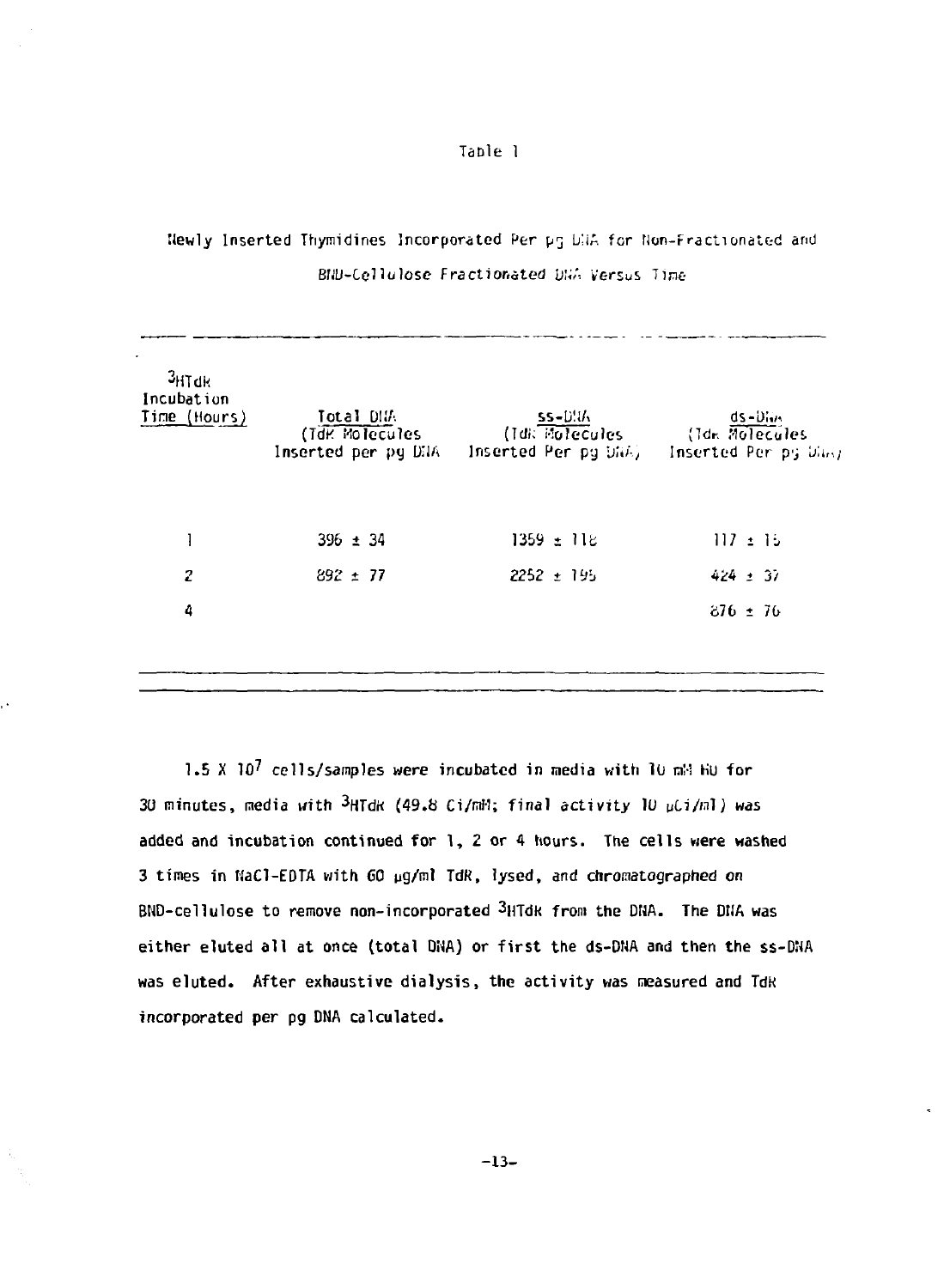#### **Table 2**

#### **Effect of Temperature on Thymidine Uptane**

|    |                                          |                                      | 370C                                             | Temp<br>42 <sup>0</sup> C   | Katio |
|----|------------------------------------------|--------------------------------------|--------------------------------------------------|-----------------------------|-------|
|    | a, Calculated Lesion Production kate (1) |                                      | 99 AP-Sites/pg DNA/H                             | 222 AP-Sites/pg DNA/H       | 2.24  |
|    | b, Lxpected SDS Rate (9)                 |                                      | 100 %                                            | <b>CO%</b>                  | 0.80  |
| c. | Measured UK                              |                                      | $120 \pm 28$ Tdk Incor/pg DNA/H                  | 199 ± 42 TdR Incor/pg DNA/H | 1.66  |
|    | Lquations:                               |                                      |                                                  |                             |       |
|    | $1.$ at $379$ .                          |                                      | 1.0 $SDS + 1.0$ UDS = 120 TdR 1ncor/pq DNA/H     |                             |       |
|    | $2.$ at $42^{\circ}$ C:                  |                                      | $0.8$ SDS + $7.24$ UDS = 199 TdR [ncor/pg DNA/H] |                             |       |
|    | Solving for UDS:                         | $005 = 72 \pm 17$ Tak Incor/pg DNA/H |                                                  |                             |       |

We incubated HPBL in media with 10 mM HO for 30 Minutes at 370C. Media with 10 mM HO and 3HTdK (10 pdi/ml; 60 Ci/mM) was added and samples incubated at either 3/°E or 42°L fo r 1 hour longer. After BND-cellulosQ column chromatography to separate the ds-DNA from non-incorporated  ${}^{3}$ HTdK ang ss-DNA, we measured the incorporation of  $3$ HTdR in ds-DNA and calculated the number of TdR's incorporated per pg DNA per hour.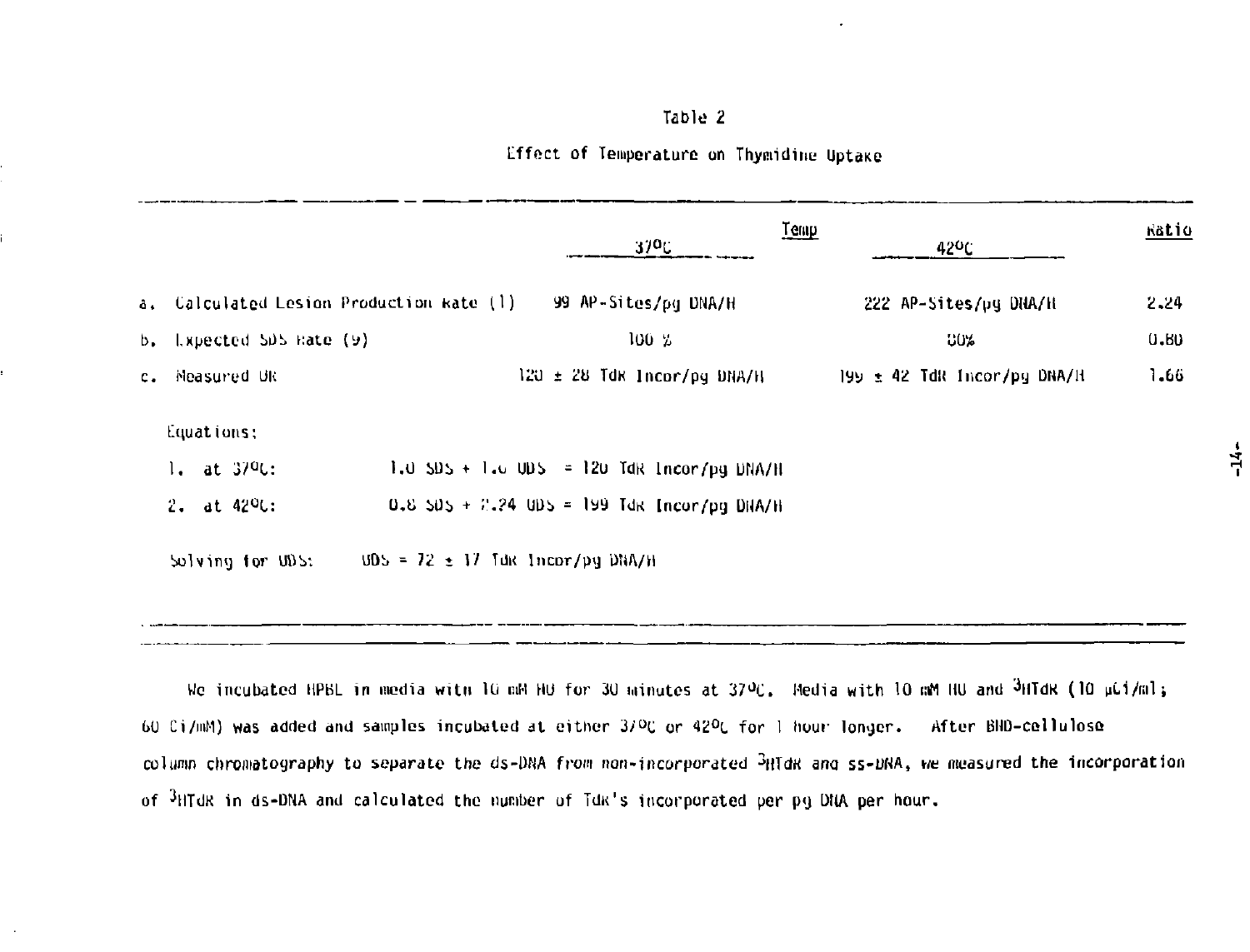### Table 3

## Estimates of Spontaneous UDS

| 1. From Table 1, for ds-DNA,          | 1098 ± 215        |
|---------------------------------------|-------------------|
| 2. From Lindahl, et al., $(1,2)$      | 490 (a)           |
| 3. From temperature Expts., Table 2   | $430 \pm 100$ (b) |
| 4. From PHA Expts., appencix          | 540 $\pm$ 70 (c)  |
| 5. Best Estimate, Avg. 3 and 4 above, | $490 \pm 120$     |

Assumptions:

Ŷ,

- a) Rate of production of AP-sites equals rate of repair at pH 7.4 and 37°C. each AP-site is repaired by stiort-patch excision repair so on the average, 0.77 TdR is incorporated for each lesion repaired, and there is 6 pg DNA per lymphocyte.
- b) Repair ate equals lesion induction rate, patch size remains constant with temperature, effective TdR pool size remains constant with temperature.
- 3) UDS is constant in non-stimulated and PHA stimulated cells and repair rate is lesion limited.

**-15 -**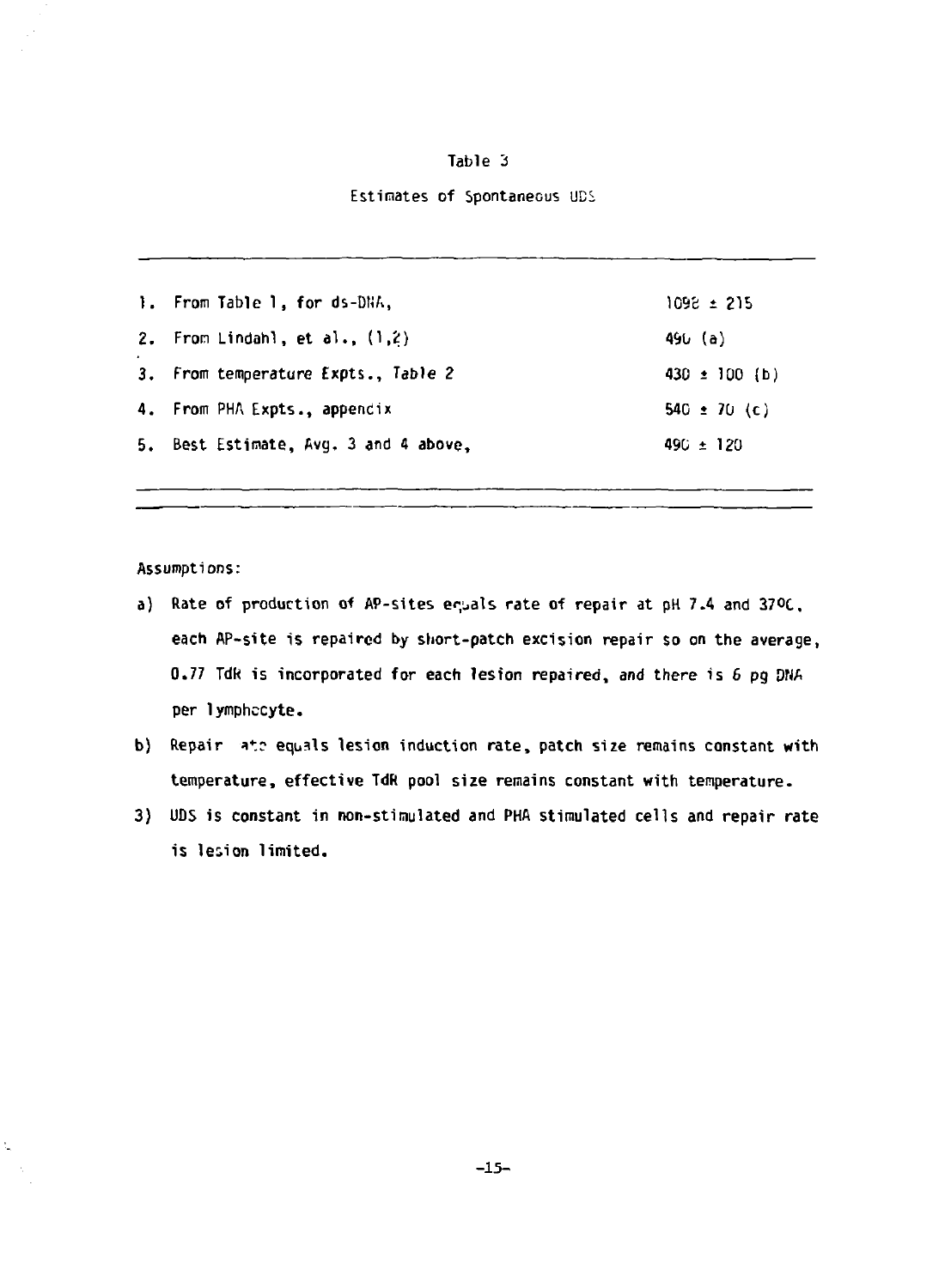Fig. 1. Uptake of thymidine by irradiated lymphocytes.  $4 \times 10^7$ cells/sample were incubated in 10 mH HU for 36 minutes, then redia with 10 mM HU and  $3$ HTdR (50 Ci/mM; final activity 10  $\mu$ Ci/ml) was added and the cell suspensions were irradiated with  $^{60}$ Co gamma-rays (see materials and methods) to final doses of I5C, 30C, 600, or 1200 rads. The cells were incubated for 1 hour at 37°C, washed 5 times with NaCl-EDTA with 60 µg/wl Tdk, and the ds-DIIA was separated from non-incorporated  $3$ HTUR, and ss-DNA, by BiW-cellulose chromatography. The activity per ug of the ds-DMA was measured and the thymidine incorporation per 15 Uf.A was calculated, *I.A)* Data from Spiegler *and*  llorman  $(9)$ ;  $(B)$  Data from this work, not corrected for SDS contribution to UK; (0) Data from this work, corrected for SDb.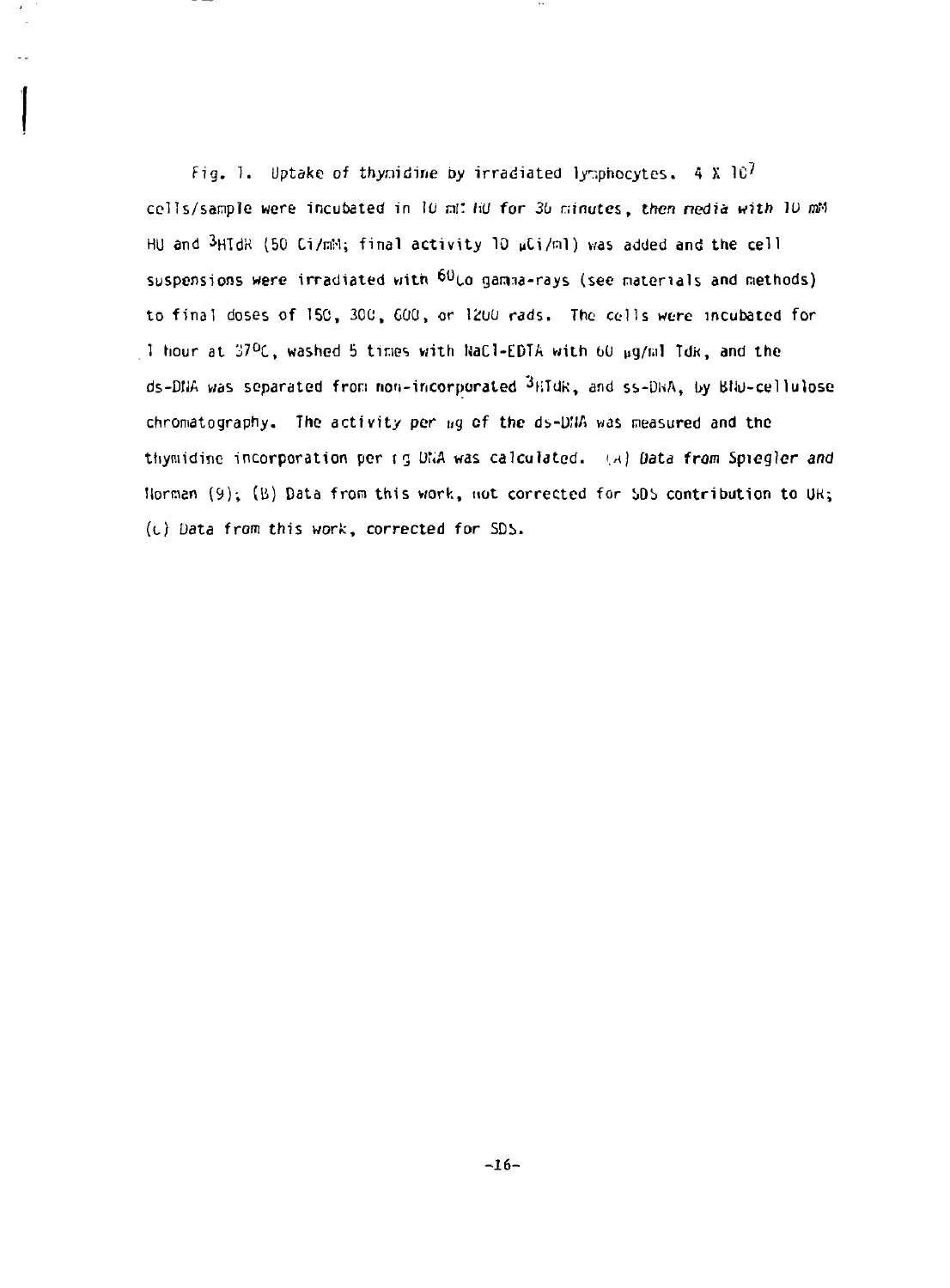

**Number of TdR molecules incorporated per pg DNA per hour** 

 $-11-$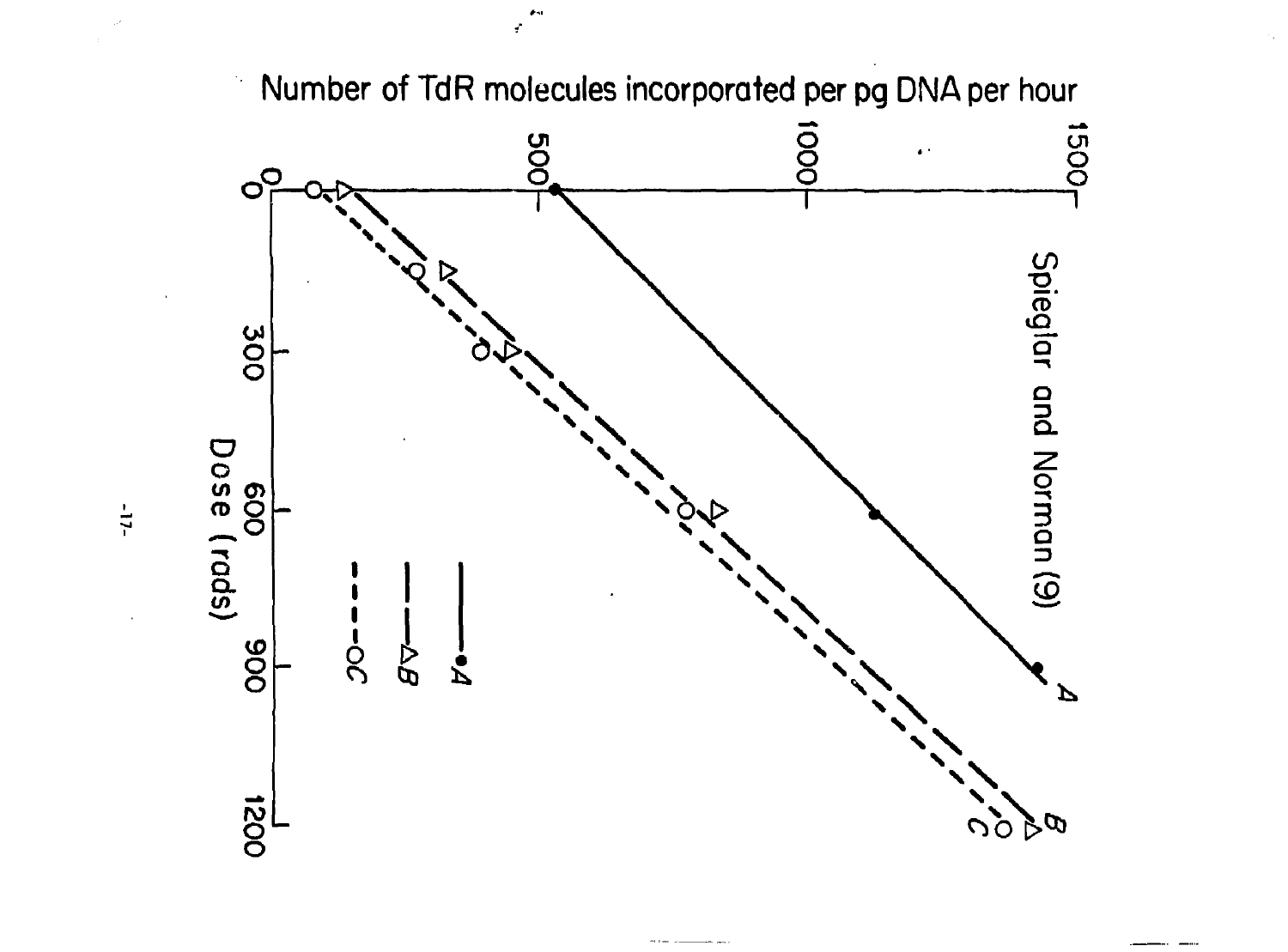#### Appendix: Results of PHA Experiments

1 X  $10^8$  HPBL were suspended in 100 ml of media with 0.45 mg/ml streptomycin sulfate, 450 units/ml potassium salt of Penicillin G and 0.8 ml of stock solution of PHA and incubated at 37°C for 48, 72, or B0 hours. After incubation, the cells were removed from the flasks and an aliquot was taken for viability determinations.

The stimulated lymphocytes were resuspended in media with 10 nM HU and at the same time, HPBL, freshly isolated from whole blood, were resuspended in media with  $10$  mH HU. The cell suspension contained 17 X  $10^6$ , 20 X  $10^6$ , and  $7.5$  X  $10^6$  cells per sample for  $48$ ,  $72$ , an $\scriptstyle\rm \sim 80$  hour PHA stimulated cultures , respectively. After preincubation for 30 minutes at 37°C in nedia with 10 mM HU, <sup>3</sup>HTdR (49.8 Ci/mM, New England Nuclear, Mass.) was added resulting in a final activity of 10  $\mu$ Ci/ml and a cell concentration between  $2-5$  X 10<sup>6</sup> cells/ml. The cell suspensions were incubated 1 or 2 hours at 37°C. The cells were washed 3 times in HaCl-EDTA with 60 µg/ml Tdk.

To estimate the relative increase in si)S in PKA-stimulated cultures we used BND-cellulose column chromatography to separate ds-DNA from total DNA (SOS + UDS incorporation) for both PHA-stimulated and non-stiiaulated cultures. When all the DNA is eluted at one time using 50% formamide (Gallard-Schlesinger Chem. Manufacturing Corp., Carle Place, Hew York) - 1.0 M buffer (1.0 M HaCl, 0.1 mM EDTA, 10 mM Tris HCL; pH 7.5), the measured incorporation is due to both SDS and UDS, When only the ds-DNA is eluted using 1.0 M buffer, the measured incorporation should be due to only UDS (2). By subtracting the value for DS-DNA (UDS) from the value for total DNA (SDS + UDS), we obtain a value for incorporation due to SDS not effected by HU. The ratio of the residual SDS in PHA-stimulated cultures to residual SDS in non-stimulated cultures gives us a relative value of increased SDS to to PHA stimulation.

**-18-**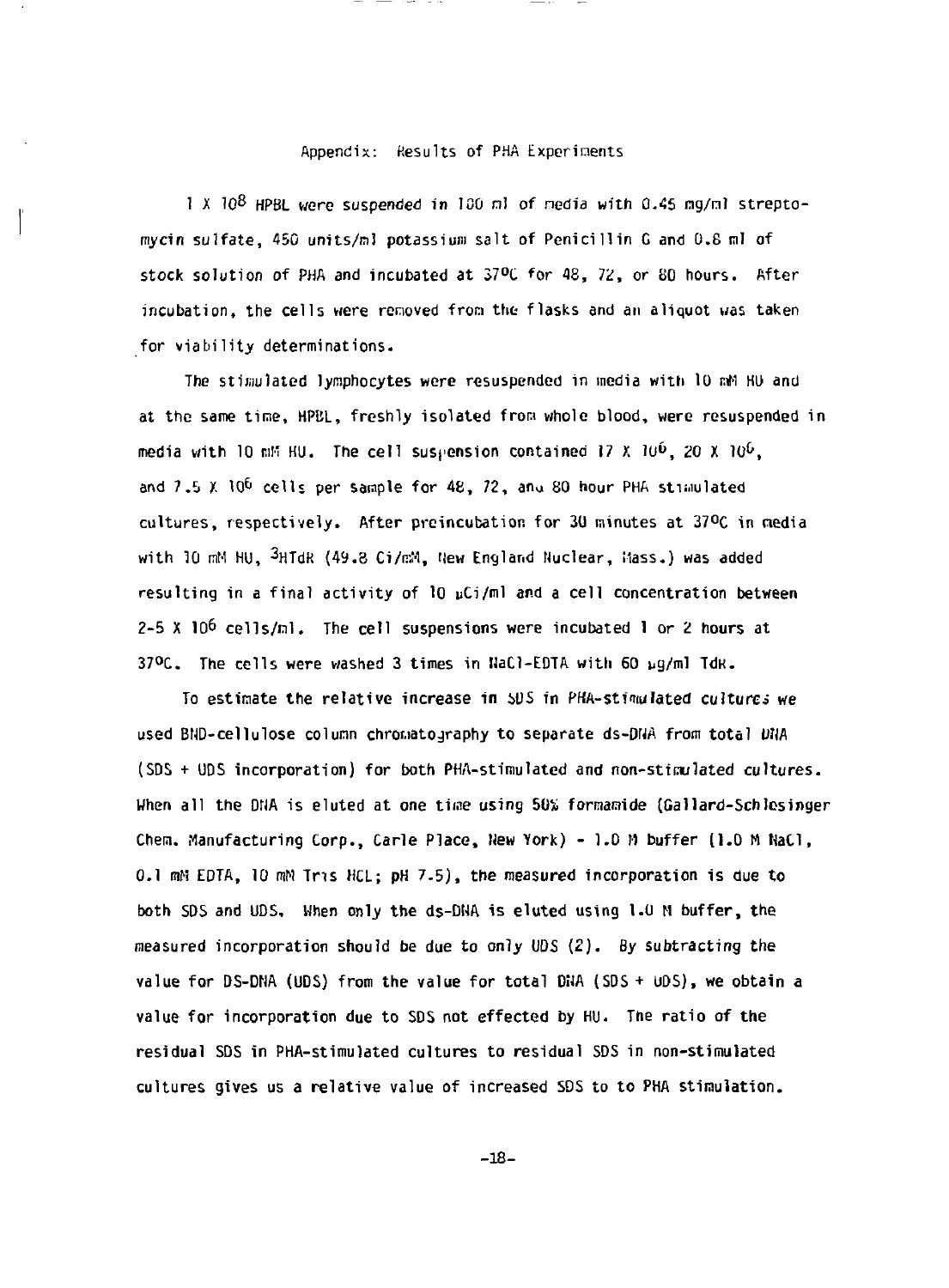| Appendix: Results of PHA Experiment                                                                                                                                                                                                                                                                                |
|--------------------------------------------------------------------------------------------------------------------------------------------------------------------------------------------------------------------------------------------------------------------------------------------------------------------|
| Assumptions in PHA stimulated cells<br>1. Total UDS over 1 hour remains equal to that in unstimulated cells<br>2. SDS and SS-DNA increase by the same factor                                                                                                                                                       |
| $UDS = incorporation$ due to spontaneous damage and repair<br>SDS = incorporation due to semiconservative replication in DS-DNA<br>SS = amount of SDS in SS-DNA removed by BND-cellulose from total DNA<br>= factor for increased number of S-phase cells due to PHA stimulation<br>a<br>UR = measured uptake rate |
| Equations:                                                                                                                                                                                                                                                                                                         |
| 1. $(UR)_1 = UDS + SDS = \Delta TdR$ incor/pg DNA/H in DS-DNA eluted off column                                                                                                                                                                                                                                    |
| 2. $(UR)_2 = UDS + SDS + SS = \Delta Tdk$ incor/pg DNA/H in total DNA (SS- and                                                                                                                                                                                                                                     |
| DS-DHA eluted off together)                                                                                                                                                                                                                                                                                        |
| $(UR)$ <sub>3</sub> = UDS + a(SDS) = $\Delta$ TdR incor/pg DNA/H in DS-DNA eluted off column<br>з.<br>after PHA stimulation of the cells                                                                                                                                                                           |

**4.** *IVRU* **=** *WS \** **a(SDS + SS) = A TdR incor/pg DHA/H in total DNA (SS- and DS-DNA eluted off together) after PHA stimulation of the cells.** 

**From these four measurements an estimate of UDS, SDS, a and SS can be obtained.** 

|                                          | 80 hrs                                  | 48 hrs | 72 hrs |
|------------------------------------------|-----------------------------------------|--------|--------|
| $1. (UR)_1$                              | 195                                     | 141    | 141    |
|                                          | 421                                     | 333    | 333    |
| 2. $(\text{UR})_2$<br>3. $(\text{UR})_3$ | 2472                                    | 3380   | 2430   |
|                                          | 8013                                    |        |        |
| 4. $(UR)$ <sub>4</sub>                   |                                         | 16911  | 9490   |
| rearrange 3                              | $UDS = 2472 - a(SDS)$                   |        |        |
| sub. into 4                              | $2472 - a(SDS) + a(SDS) + a(SS) = 8013$ |        |        |
|                                          | $a(SS) = 5541$                          |        |        |
| solve for a (SS)                         |                                         | 13531  | 7060   |
| Eq. 2                                    | $UDS + SDS + SS = 421$                  |        |        |
| - Eq. 1                                  | $-$ (UDS + SDS<br><u>= 195)</u>         |        |        |
| solve for SS                             | $55 = 226$                              | 192    |        |
|                                          |                                         |        | 192    |
| sub. $into a(SS)$                        | a $(226) = 5541$                        |        |        |
| solve for a                              | $a = 24.52$                             | 70.47  | 36, 77 |
|                                          |                                         |        |        |
| sub. into Eq. 3                          | $UDS + (24.52)SDS = 2472$               |        |        |
| subtract 1                               | $-$ (UDS $+$<br>$SDS = 195$             |        |        |
|                                          | $23.52$ SDS = 2277                      |        |        |
| solve for SDS                            | $SDS =$<br>-97                          | 47     |        |
|                                          |                                         |        | 64     |
|                                          |                                         |        |        |
| sub, into Eq. 1                          | $UDS + 97 = 195$                        |        |        |
| A TdR incor/pg DNA/H due to UDS          | - 98                                    | 94     | 77     |
|                                          |                                         |        |        |

**average A TdR incor/pg DNA/H due to UDS = 90 <sup>+</sup> - II**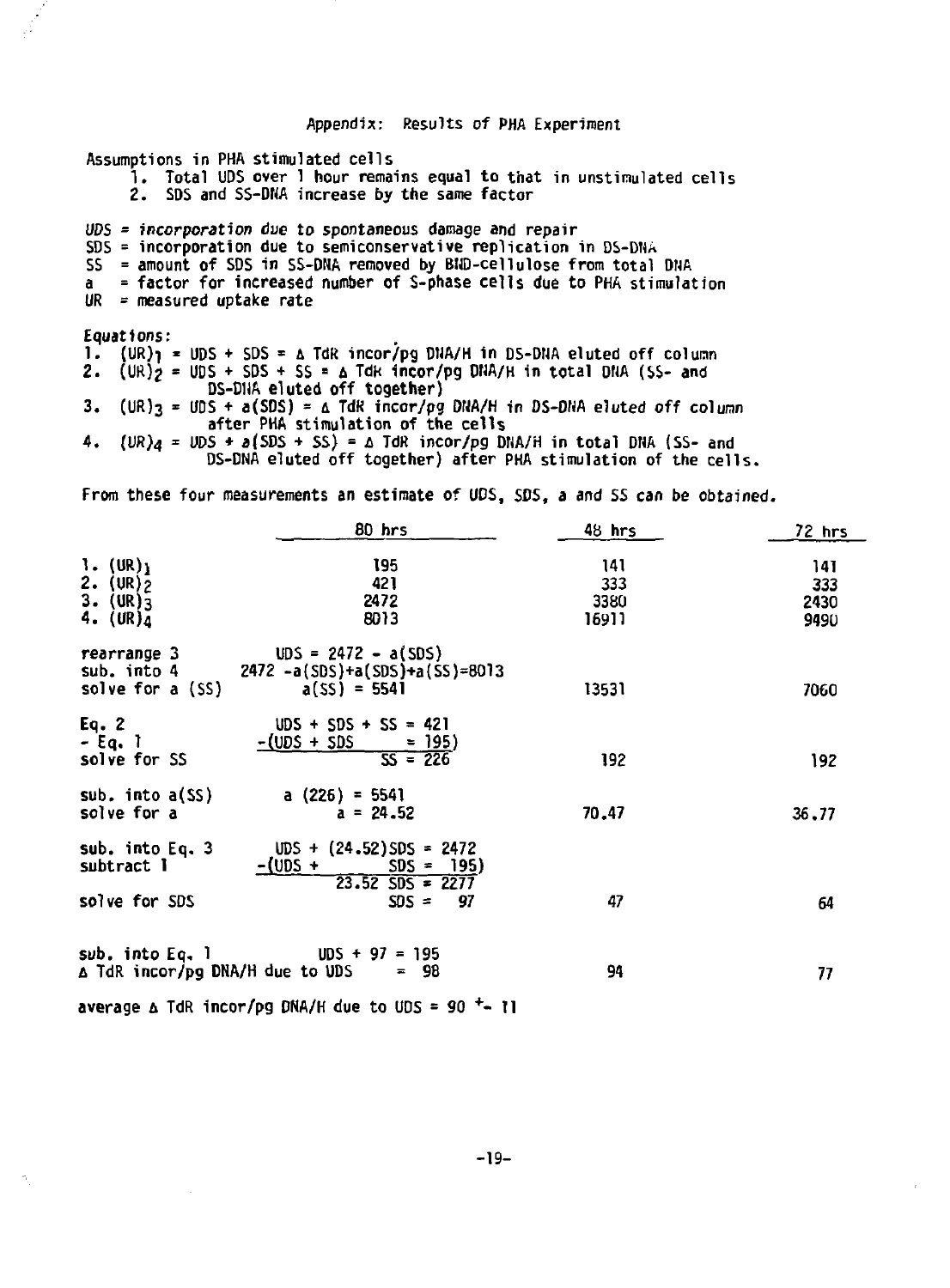**KEFEKEHCES** 

- 1. I. Lindahl, and B. Hyberg, kate of depurinization of native deoxyribonucleic acid in neutral solution. Biochemistry 11, 3610-3618 {1972).
- 2. T. Lindahl, and 0. Karlstram, Heat-induced depyri nidi nation of deoxyribonucleic acid in neutral solution. Biochemistry 12, 5151-5154 (1973).
- 3. B. Forell , L. McConlogue, L. S. Myers, Jr. , and A. Uorman, Spontaneous unscheduled DNA synthesis in human lymphocytes. Radiat. Res. 74, 525 (1978).
- 4. A. Boyum, A one-stage procedure for isolation of granulocytes and lymphocytes from human blood. Scand. J. Clin. Lab. Invest. 21 Suppl. 97, 51-76 (1968).
- 5. K. E. Pyeritz , K. A. Schlegel, and C. A. Thonas, Jr. , Hydrodynanic shear breakage of DIIA nay produce single-chained terminals. Biochiu. Biophys. Acta 272, 504-509 (1972).
- 6. D. Scudiero, E. Henderson, A. Ilorin, and B. Strauss, The measurement of chemically-induced DIIA repair synthesis in human cells by BID-cellulose chromatography. Mut. kes. 29, 473-488 (1975).
- 7. B. Djordjevic, K. G. Evans, A. G. Perez, and H. K. Weill , Spontaneous unscheduled DNA synthesis in G<sub>1</sub> HeLa Cells. Nature 224, 803-804 (1969).
- 8. H. G. Conner, and A. Norman, Unscheduled DTJA synthesis in hunan leucocytes. Mut. Kes. 13, 393-402 (1971).
- 9. P. Spiegler, and A. tlornan, Unscheduled DIJA synthesis at low x-ray doses. Mut. kes. 10, 379-387 (1970).
- 10. P. Spiegler, and A. Norman, Kinetics of unscheduled DIIA synthesis induced by ionizing radiation in hunan lymphocytes, kadiat. Res. 39, 400-412 (1969).